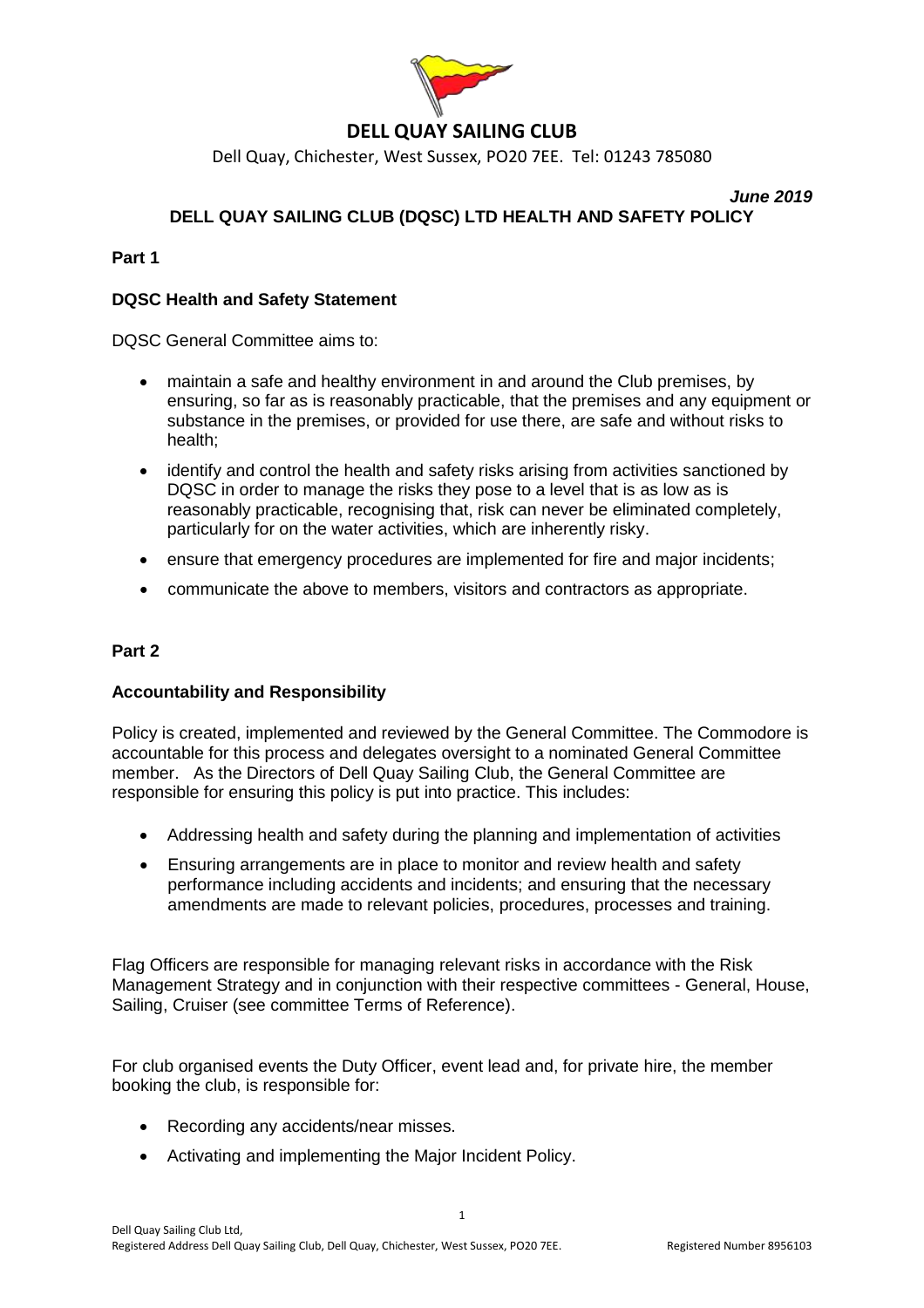

## **DELL QUAY SAILING CLUB**

Dell Quay, Chichester, West Sussex, PO20 7EE. Tel: 01243 785080

• Tasks assigned in the Fire Policy.

When using the Club or Club equipment, each Club Member is required to "take reasonable care for their own health and safety and that of other persons who may be affected by their acts or omissions". 1

This includes:

- following DQSC policies, terms and conditions, instructions and briefings.
- reporting to the Duty Officer, event organiser or any committee member any situation that gives rise to immediate danger, or shortcomings that may create danger.
- Provide their own personal protective equipment and clothing.

The responsibility for going afloat remains with the boat's helm, or their parent / guardian, if the person in charge is a junior under 18 years old who is not, as a minimum, qualified as RYA Assistant Instructor. The exception to this is the DQSC RYA Training Centre (TC) activities when the TC Principal, Chief Instructor or Senior Instructor takes the responsibility for going afloat.<sup>2</sup>

### **Part 3 General Arrangements**

The Club is a small organisation run for members by members who are all volunteers. As such, there are no employed staff who are available on a day to day basis to check the premises and equipment before use, including club boats. Members have access to the Club's buildings and facilities whether there is a DQSC organised activity or not.

The General Committee will provide sufficient information to enable all members to avoid notified hazards when using the Club and to carry out their duties.

Contactors should conduct appropriate surveys and risk assessments prior to starting work, notifying the General Committee of any works that may affect access (e.g. chemicals being used, hot work, excavations, and mobile plant), who will advise members of their activities. They should be briefed on the DQSC Fire Policy and any hazards on the DQSC site e.g. asbestos.

## **First Aid**

l

There are no First Aiders except for Training Centre activities.

First Aid boxes are located:

- in the Clubhouse and galley and are the responsibility of the House Committee.
- in each patrol boat and are the responsibility of the Sailing Committee.

<sup>&</sup>lt;sup>1</sup> Health and Safety at Work Act 1974

<sup>2</sup> DQSC RYA Training Centre Operational Manual